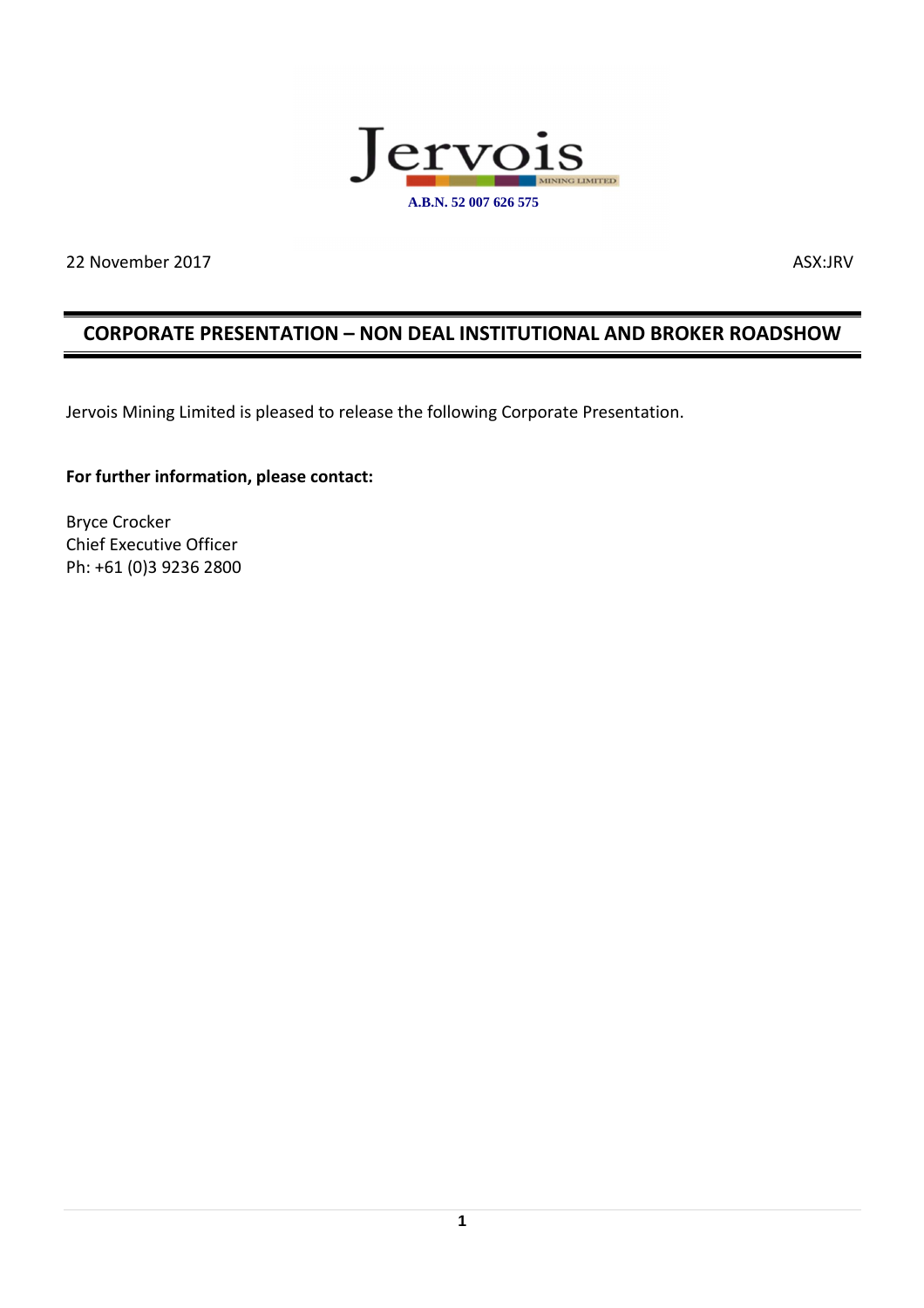# NON DEAL ROADSHOW

## INVESTORPRESENTATION

## November 2017



P R I D A T E N T E N T I D E N T E

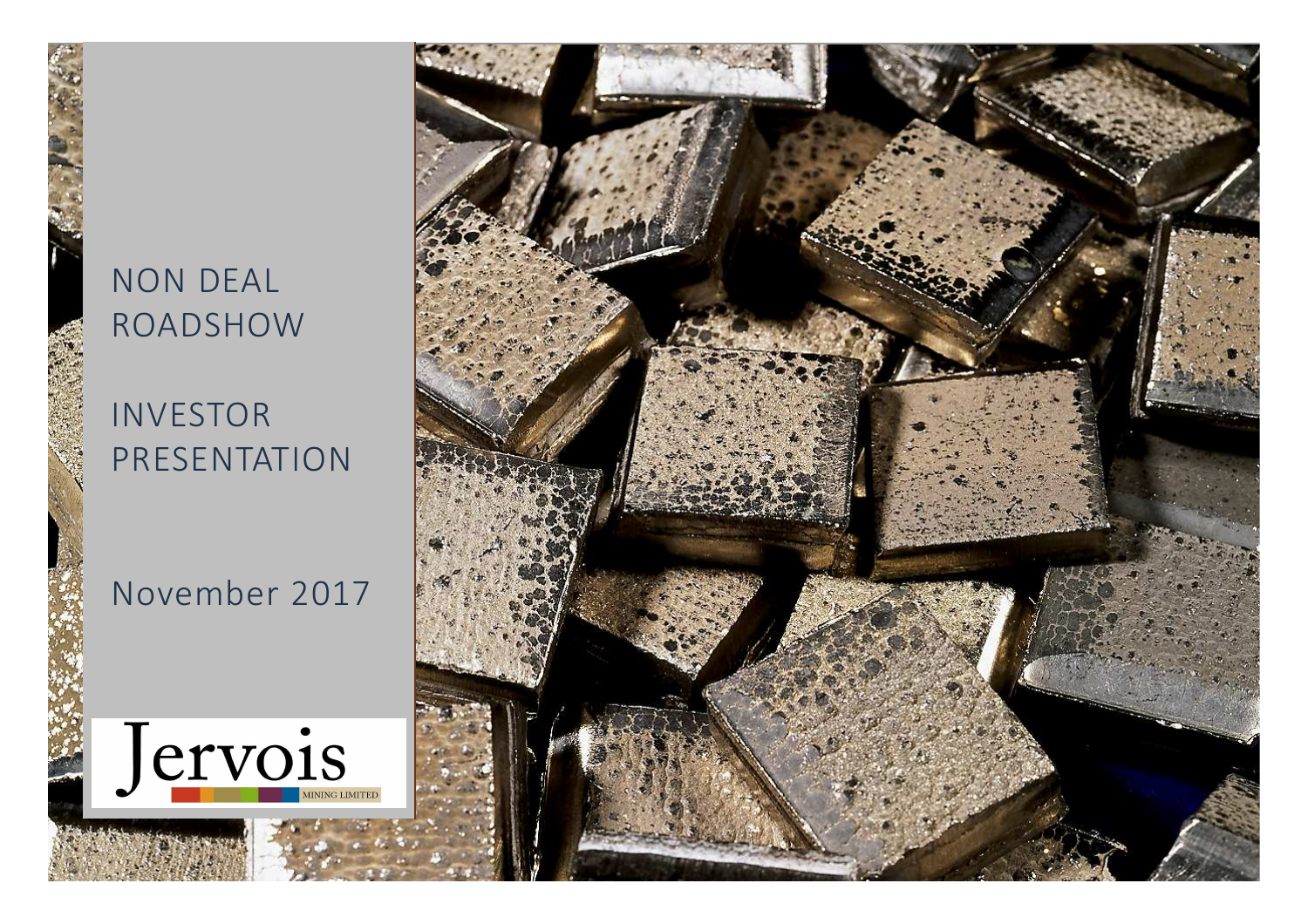#### DISCLAIMER

This Presentation has been prepared by Jervois Mining Limited ("Company"). This Presentation (in this projected form and as verbally presented) ("Presentation") does not form any offer or invitation or other solicitation or recommendation to purchase securities. No agreement to subscribe for shares in the Company will be entered into on the basis of this Presentation.

This Presentation is provided on the basis that none of the Company nor its respective officers, shareholders, related bodies corporate, partners, affiliates, employees, representatives and advisers make any representation or warranty (express or implied) as to the accuracy, reliability, relevance or completenes s of the material contained in the Presentation (or as to the reasonableness of any assumptions on which any information or opinions are based) and nothing contained in the Presentation is, or may be relied upon as a promise, representation or warranty, whether as to the past or the future. The Company, its respective officers, shareholders, related bodies corporate, partners, affiliates, employees, representatives hereby exclude all warranties that can be excluded by law and none of the Company nor any of its respective officers, shareholders, related bodies corporate, partners, affiliates, employees, representatives accept any responsibility or liability whatsoever for any loss howsoever arising from any use of this document or its contents or otherwise arising in connection therewith.

The Presentation contains prospective financial material which is predictive in nature and may be affected by inaccurate assumptions or by known or unknown risks and uncertainties and may differ materially from results ultimately achieved. Exploration and mining activities involve a high degree of risk. There is no assurance that the technical and risk management techniques utilized by the Company, as well as the investment decisions made, will eliminate this risk and there will always remain a risk that any investor will lose some or all of their investment.

The Presentation contains "forward-looking statements". All statements other than those of historical facts included in the Presentation are forward-looking statements. Where the Company expresses or implies an expectation or belief as to future events or results, such expectation or belief is expressed in good faith and believed to have a reasonable basis. However, forward-looking statements are subject to risks, uncertainties and other factors , which could cause actual results to differ materially from future results expressed, projected or implied by such forward-looking statements. Such risks include, but are not limited to, metals price volatility, currency fluctuations , increased production costs and variances in ore grade or recovery rates from those assumed in mining plans, as well as political and operational risks and governmental regulation and judicial outcomes. The Company does not undertake any obligation to release publicly any revisions to or update any "forward-looking statement" whether as a result of new information , future events or otherwise.

The Presentation contains general background information about the Company and its activities current as at the date of this presentation. The information in this Presentation is in summary form only and does not contain all the information necessary to fully evaluate any transaction or investment. You should conduct your own investigation, perform your own analysis, and seek your own advice from your professional adviser before making any investment decision. This Presentation should be read in conjunction with the Company's other periodic and continuous disclosure announcements lodged with the ASX, which are available at www.asx.com.au and other publicly available information on the Company's website at www.jervois.com.au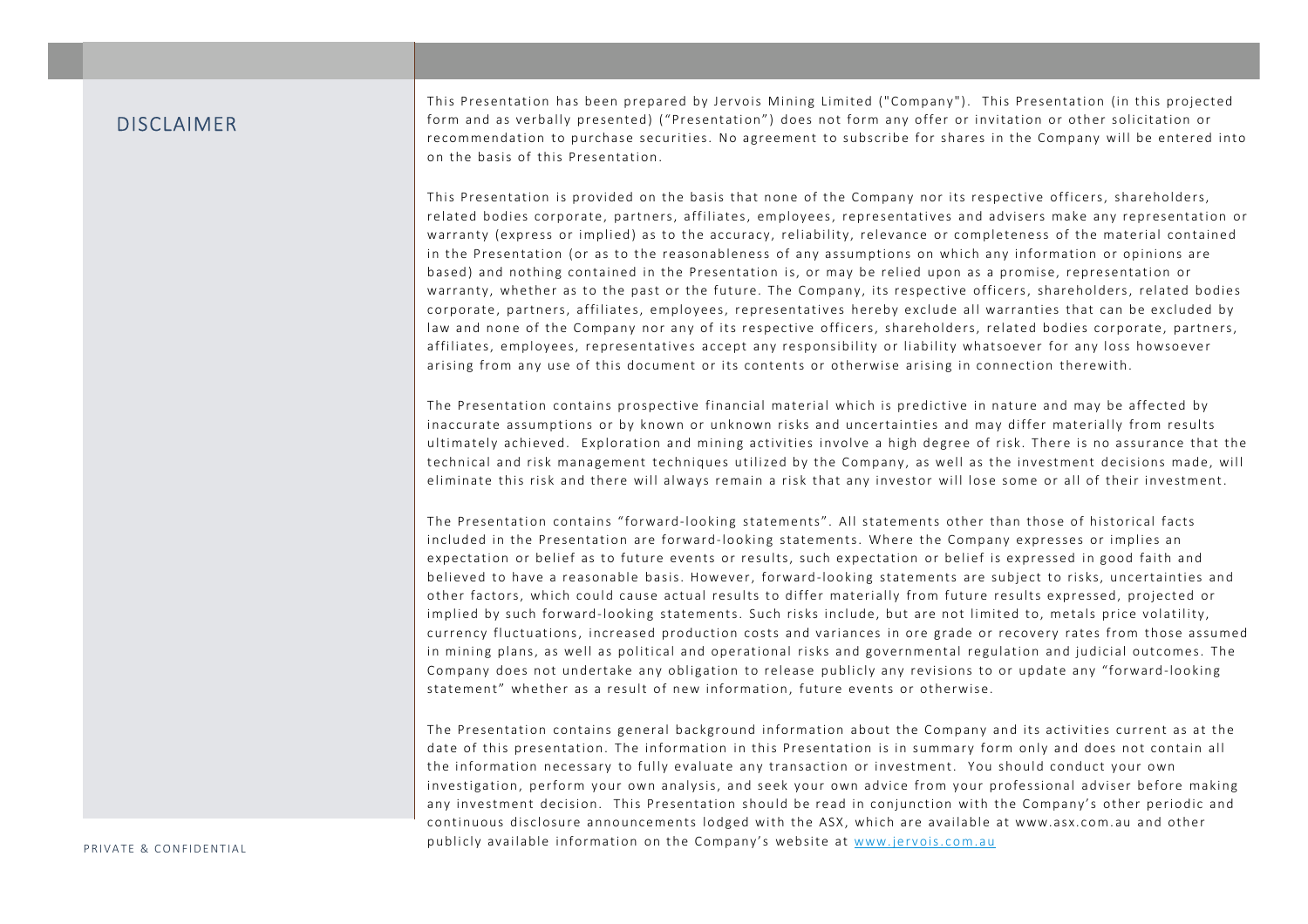#### QUALIFYING STATEMENTS

#### QUALIFYING STATEMENTS

Competent Person's Statement

The information in this presentation that relates to Exploration Results is based on information compiled by Anthony Jannink and Sanja van Huet, who are members of the Australasian Institute of Mining and Metallurgy. Mr Jannink is a previous director of Jervois Pty Ltd, and has sufficient experience in mineral resource estimation, which is relevant to the style of mineralisation and type of deposit under consideration. Ms van Huet is an employee of Jervois Pty Ltd, and has sufficient experience in mineral resource estimation, which is relevant to the style of mineralisation and type of deposit under consideration. Mr Jannink and Ms van Huet are qualified as Competent Persons as defined in the 2012 edition of the "Australasian Code for Reporting of Mineral Resources and Ore Reserves". Mr Jannink and Ms van Huet consent to the inclusion in the report of the matters based on their information in the form and context in which it appears.

The information in this presentation that relates to Mineral Resources is based on information compiled by Fleur Muller, who is a member of the Australasian Institute of Mining and Metallurgy and the Australian Institute of Geoscientists. Fleur Muller is a director of Geostat Services Pty Ltd, and has sufficient experience in mineral resource estimation, which is relevant to the style of mineralisation and type of deposit under consideration. She is qualified as a Competent Person as defined in the 2012 edition of the "Australasian Code for Reporting of Mineral Resources and Ore Reserves". Fleur Muller consents to the inclusion in the report of the matters based on their information in the form and context in which it appears.

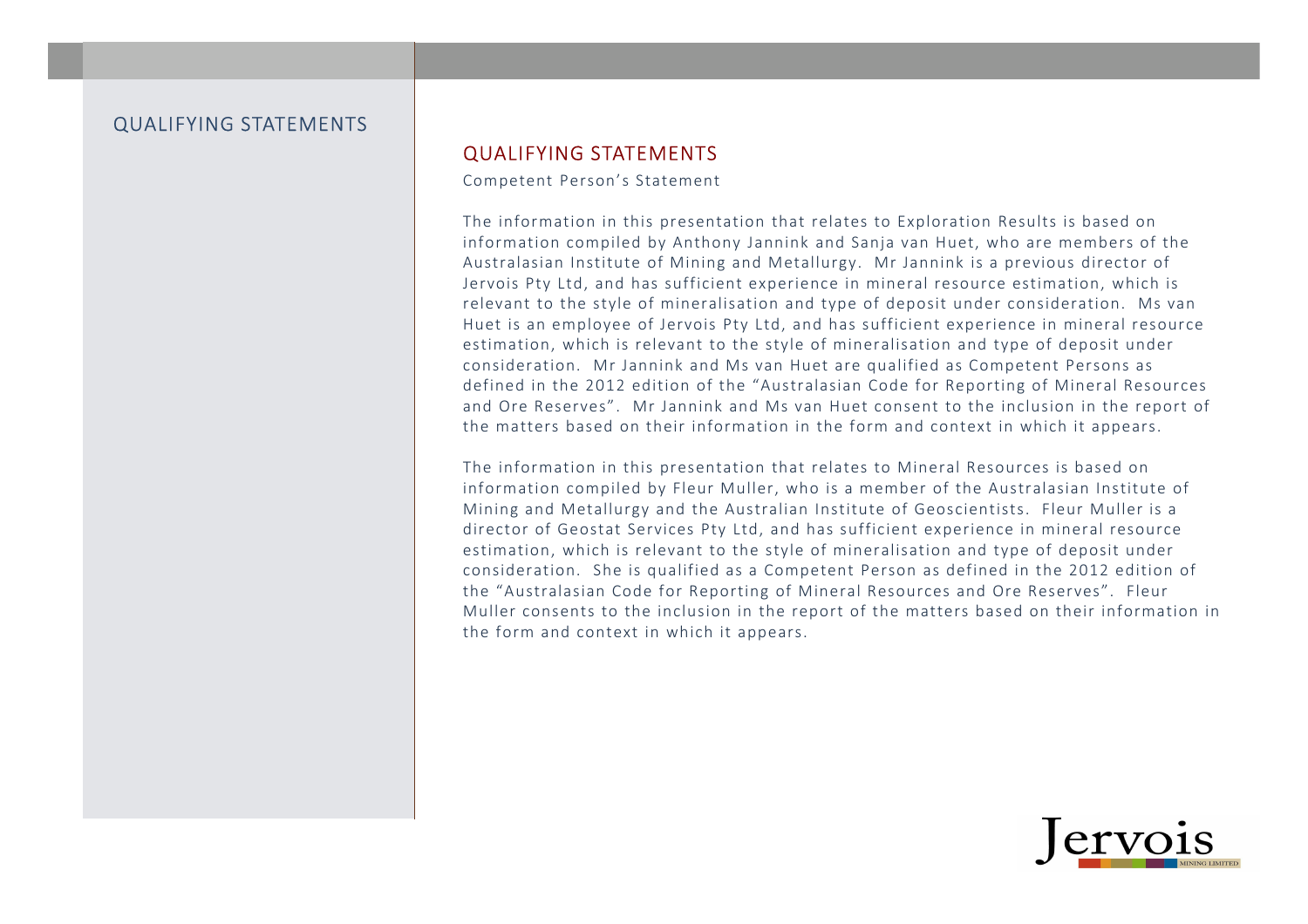#### BACKGROUND

JERVOIS HAS A LONG HISTORY, HAVING BEEN LISTED ON THE ASX FOR OVER 50 YEARS...

…WE ENVISAGE ITS FUTURE HOWEVER TO BE VERY DIFFERENT FROM ITS PERIPHERAL HISTORICAL ROLE IN AUSTRALIA'S MINING INDUSTRY…

…SHAREHOLDING AND BOARD RENEWAL IN 2017, WITH A REVISED FOCUS UPON LITHIUM ION BATTERY RAW MATERIALS, SPECIFICALLY COBALT AND NICKEL…

…TIGHTLY HELD REGISTER, INCENTIVISED BOARD WITH DEEP EXPERIENCE IN TARGETED **COMMODITIES** 

| <b>Capital Structure</b>                                               |                |
|------------------------------------------------------------------------|----------------|
| <b>ASX</b> ticker                                                      | <b>JRV.ASX</b> |
| Share price (closing 21/11/2017)                                       | \$0.60         |
| Shares on issue                                                        | 168, 151, 452  |
| Market capitalisation (A\$M)                                           | 100.1          |
| Cash and liquid investments (A\$M)                                     | 5.0            |
| Flemington receivable (A\$M)                                           | 4.5            |
| Debt (A\$M)                                                            | 0.0            |
| Enterprise value (A\$M)*<br>* Excludes Flemington receiveable from AUZ | 95.1           |

| <b>Board</b>             |                         |
|--------------------------|-------------------------|
| John Byrne               | Non Executive Chair     |
| <b>Bryce Crocker</b>     | Chief Executive Officer |
| <b>Brian Kennedy</b>     | Non Executive Director  |
| John Newton              | Non Executive Director  |
| <b>Michael Rodriguez</b> | Non Executive Director  |
| Steve van der Sluys      | Non Executive Director  |
|                          |                         |

| <b>Major Shareholders</b>   |       |
|-----------------------------|-------|
| <b>Board</b>                | 15.5% |
| Robert Masterman            | 7.3%  |
| <b>TR Nominees</b>          | 6.0%  |
| <b>UBS Nominees Pty Ltd</b> | 3.1%  |

#### **Share Price Performance**



#### **Core Project: Nico Young cobalt-nickel laterite, NSW**

100% Jervois cobalt-nickel deposit, no private royalties

Limonitic laterite cobalt-nickel resource suitable for hydrometallurgical processing into precursor raw materials for Li ion cathodes

Discovered by JRV in mid 1990;s – A\$6 million spent since on drilling and metallurgical studies

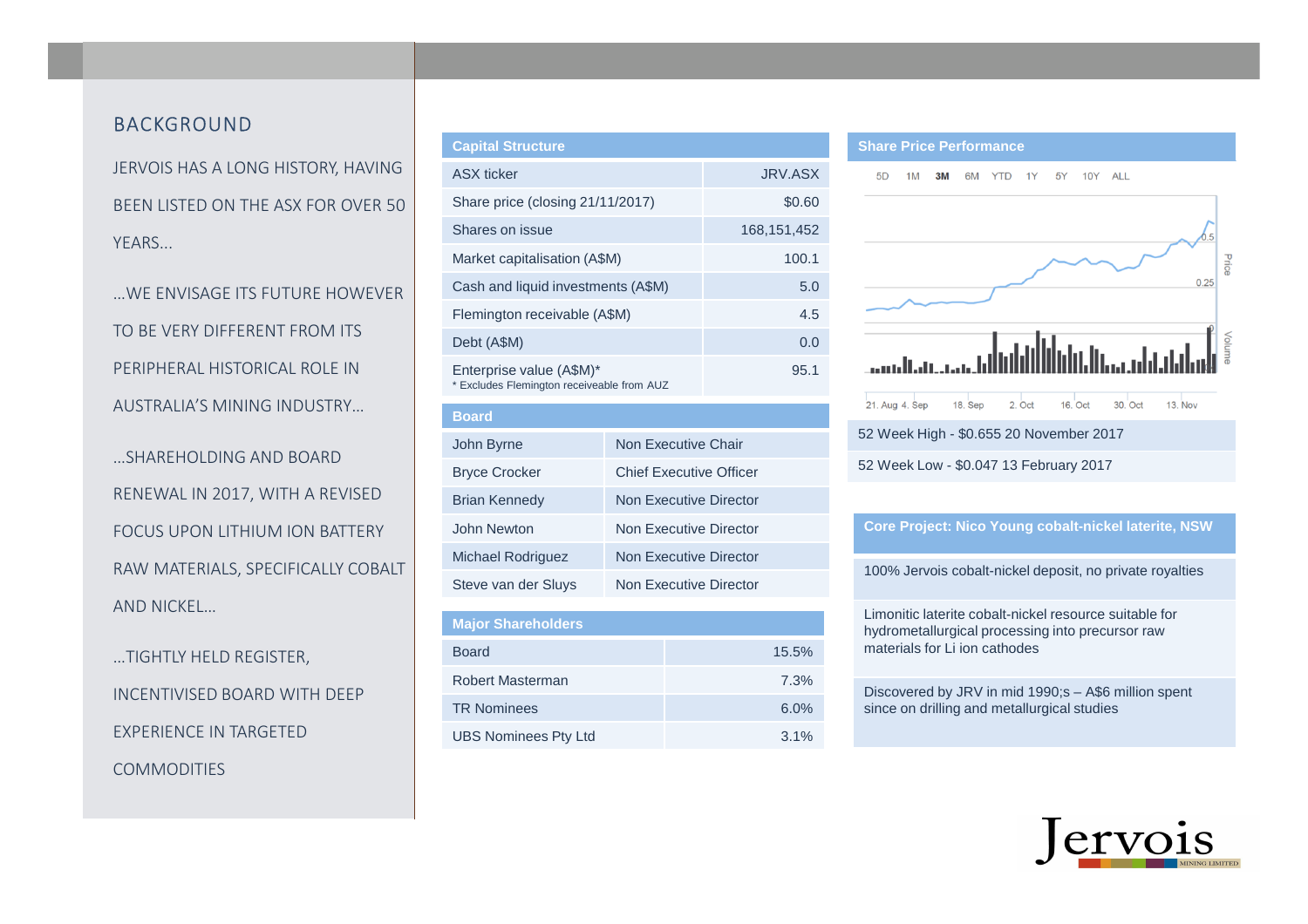## NICO YOUNG – LOCATION

INFRASTRUCTURE AND LOGISTICS FAVOURABLE TO OTHER AUSTRALIAN LATERITES…

…RURAL NEW SOUTH WALES, LOCATED AROUND 300 KMS FROM PORTS OF WOLLONGONG AND SYDNEY…

…COOPER BASIN GAS PIPELINE TRAVERSES PROPERTY; RAIL, SEALED HIGHWAY, POWER SITUATION ALL ATTRACTIVE…

…NEW SOUTH WALES IS AN ESTABLISHED MINING REGION: NICOYOUNG IS 25 KMS FROM THE TOWNSHIP OF YOUNG, WHICH CURRENTLY HAS 7,000 PERMANENT RESIDENTS; THERE IS AN EXISTING OPERATING MAGNESITE MINE ON AN ADJACENT PROPERTY



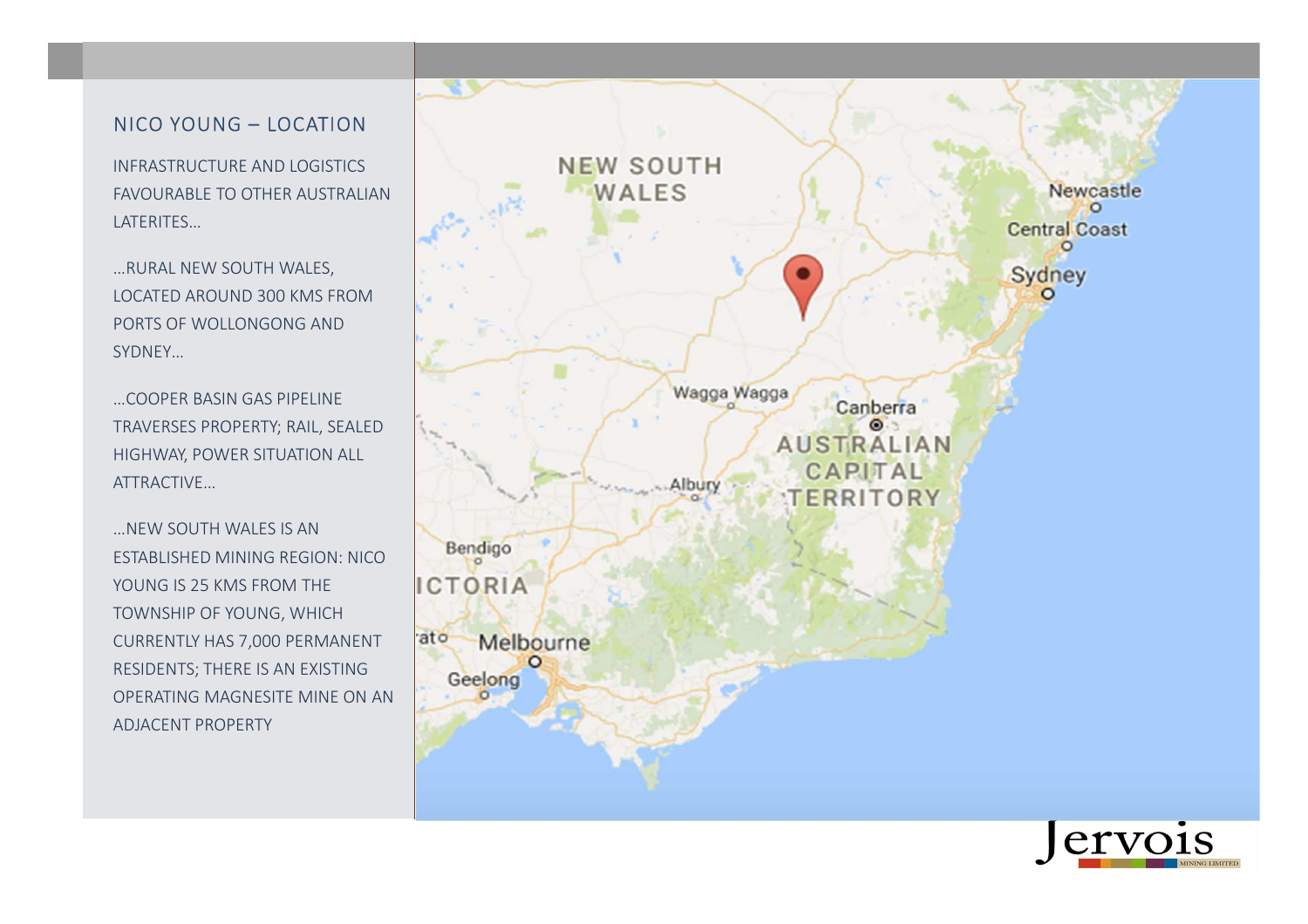### NICO YOUNG – TENEMENTS

TENEMENTS ARE HELD BY JERVOIS UNDER EXPLORATION LICENSES EL5527 (ARDNAREE) AND EL5571 (THUDDUNGRA)...

…LICENSES LOCATED ON AGRICULTURAL LAND LARGELY USED FOR GRAIN AND LIVESTOCK FARMING (WITH EXCEPTION OF MAGNESITE MINE NEARBY)



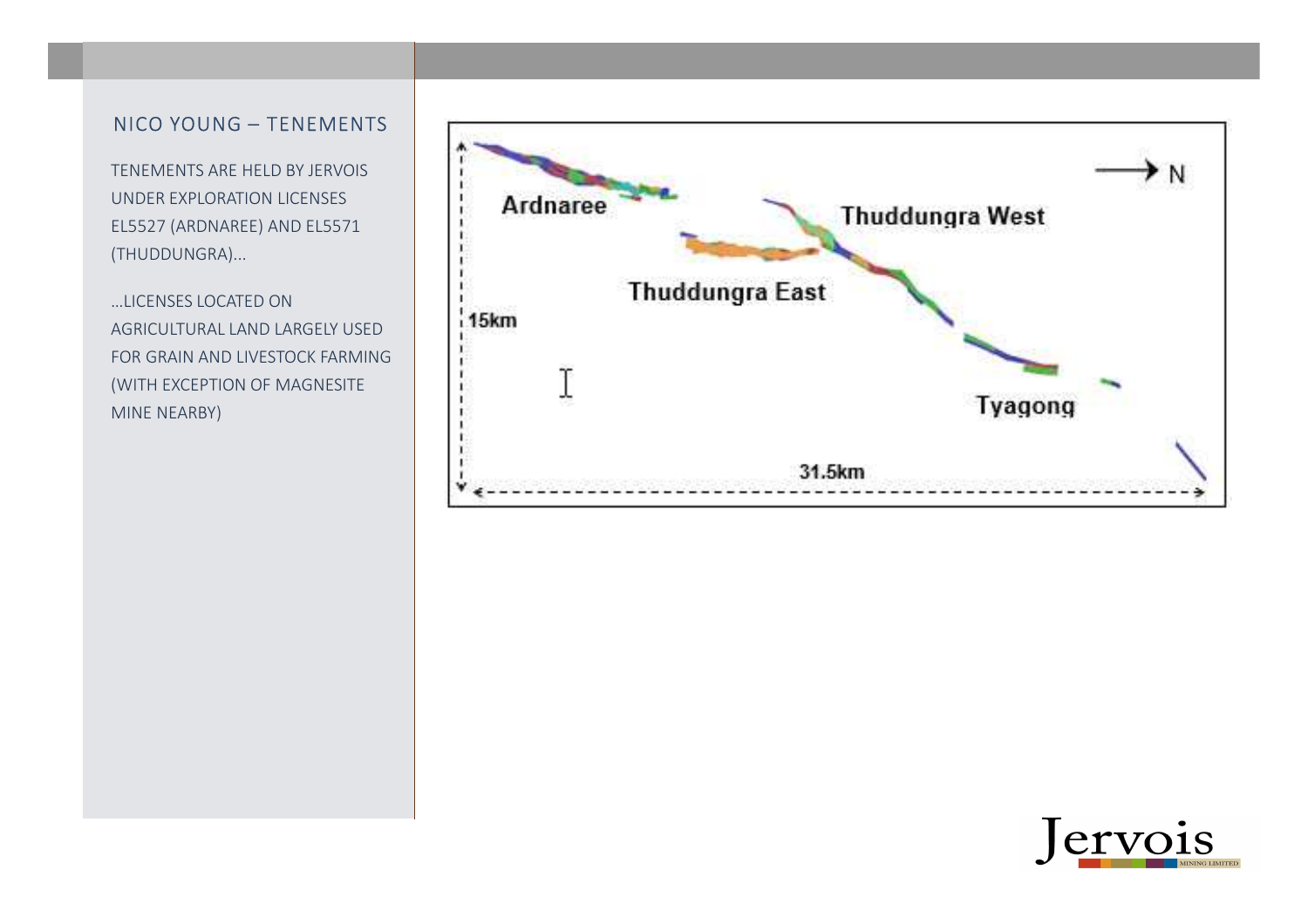## NICO YOUNG – GEOLOGY

COMPROMISED OF ADJACENT MINERAL RESOURCES: ARDNAREE AND THUDDUNGRA…

…MINERALISATION ASSOCIATED WITH LATERITE ENRICHMENTS OF NICKEL, COBALT AND SCANDIUM…

…LARGE SHALLOW FLAT LYING STRUCTURES…

…LATERITIC PROFILE TYPICALLY COMPROMISES HEMATITIC CLAY (ELEVATED SCANDIUM) THEN LIMONITIC CLAY (ELEVATED COBALT) OVERLAYING SAPROLITE AND WEATHERED SERPENTINE (ELEVATED NICKEL)…

…MINING WOULD OCCUR BY OPEN PIT METHODS; HOST LATERITE SOFT –NO REGULAR BLASTING

### Overview

- Jervois has undertaken 10,000+ metres of drilling over last 20 years
- Drilling is predominantly aircore, with RC and diamond core to supplement

#### Ardnaree

- Ardnaree early development focus due to outcropping nature and limited overburden – low strip ratios
- Deposit extends 9km+ along strike and up to 700 metres across strike, mineralisation present up to 55 metres depth, average mineralisation thickness 13 metres
- Approx 90% of total resource is located less than 30 metres to surface, with essentially 100% sub 50 metres

### Thuddungra

- Thuddungra extends 6km along strike up up to northern boundary of Jervois license and up to 715 metres across strike, mineralisation present from 5 metres, average mineralisation thickness is 22 metres
- Approx 35% of total resource is located less than 30 metres to surface, with around 80% sub 50 metres
- Mineralisation characterised by overall NNE trend and sub horizontal to gentle dip towards east

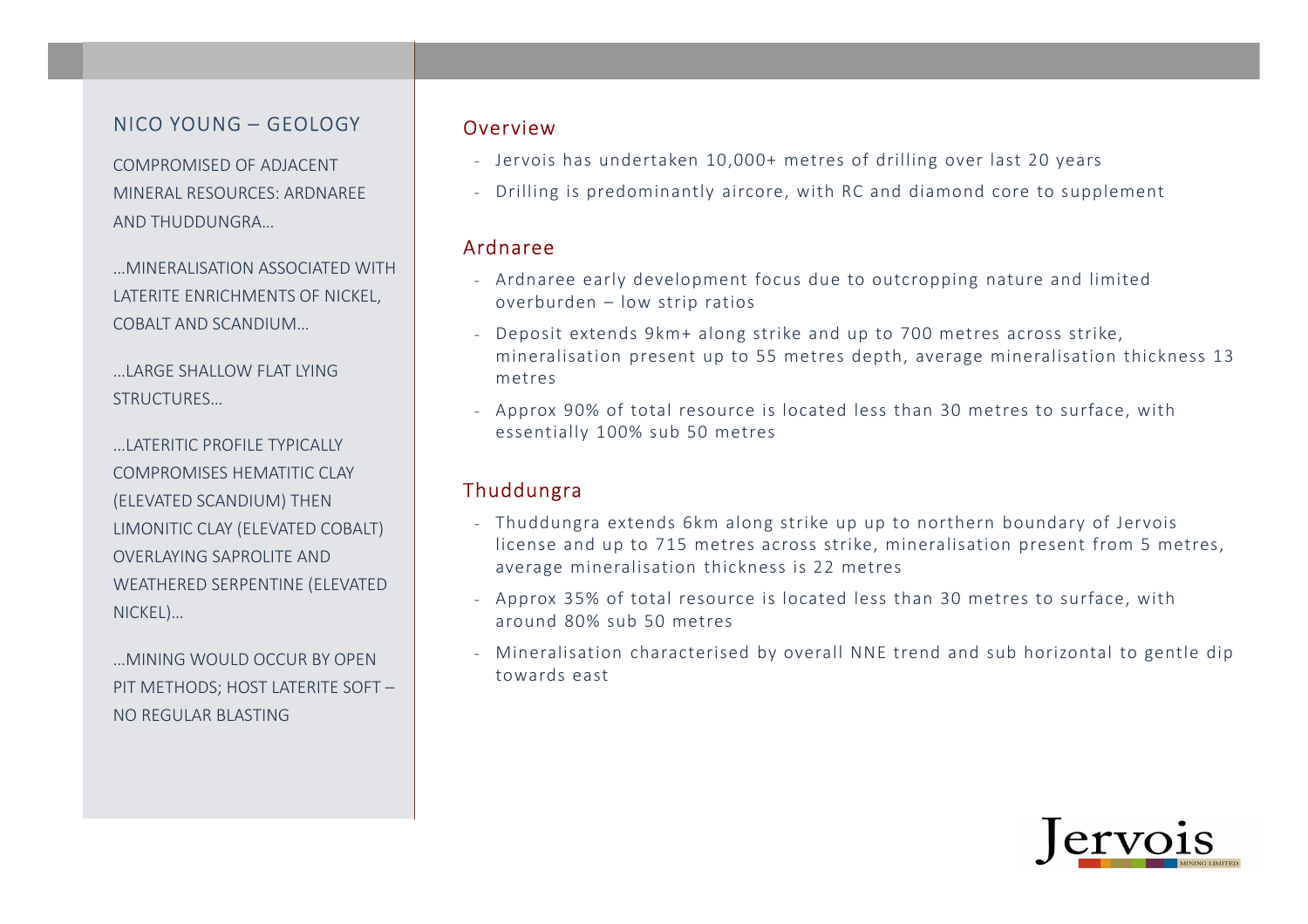### NICO YOUNG – RESOURCE

JORC INFERRED RESOURCE OF 167.8MT @ 0.59% NI AND 0.06% CO (USING 0.6% NI EQUIVALENT CUT OFF)…

…INCLUDING A HIGHER GRADE ZONE OF 42.5MT @ 0.80% NI AND 0.09% CO (USING 1.0% NI EQUIVALENT CUT OFF)

### Resource update

- Geostat engaged to update mineral resource estimate (published 20 November 17)
- Snowden hired by new management team to undertake independent audit
- Both advisers spent time at site and with Jervois technical personnel

### Table 1: Inferred Mineral Resource by Project Area at 0.6% and 1.0% Ni equiv cut off

| <b>JORC category:</b>   | <b>Tonnes</b><br>(Mt) | Ni grade<br>(%) | Co grade<br>(%) | metal (Kt) | <b>Contained Ni Contained Co</b><br>metal (Kt) |
|-------------------------|-----------------------|-----------------|-----------------|------------|------------------------------------------------|
| 0.6% Ni equiv cut off   |                       |                 |                 |            |                                                |
| Ardnaree                | 53.6                  | 0.66            | 0.05            | 355.6      | 24.6                                           |
| Thuddungra              | 114.3                 | 0.56            | 0.06            | 641.1      | 72.0                                           |
| <b>Total Nico Young</b> | 167.8                 | 0.59            | 0.06            | 996.7      | 96.6                                           |
|                         |                       |                 |                 |            |                                                |
| Including               |                       |                 |                 |            |                                                |
| 1.0% Ni equiv cut off   |                       |                 |                 |            |                                                |
| Ardnaree                | 14.5                  | 0.88            | 0.07            | 127.6      | 10.3                                           |
| Thuddungra              | 27.9                  | 0.76            | 0.10            | 211.2      | 27.7                                           |
| <b>Total Nico Young</b> | 42.5                  | 0.80            | 0.09            | 338.8      | 38.0                                           |

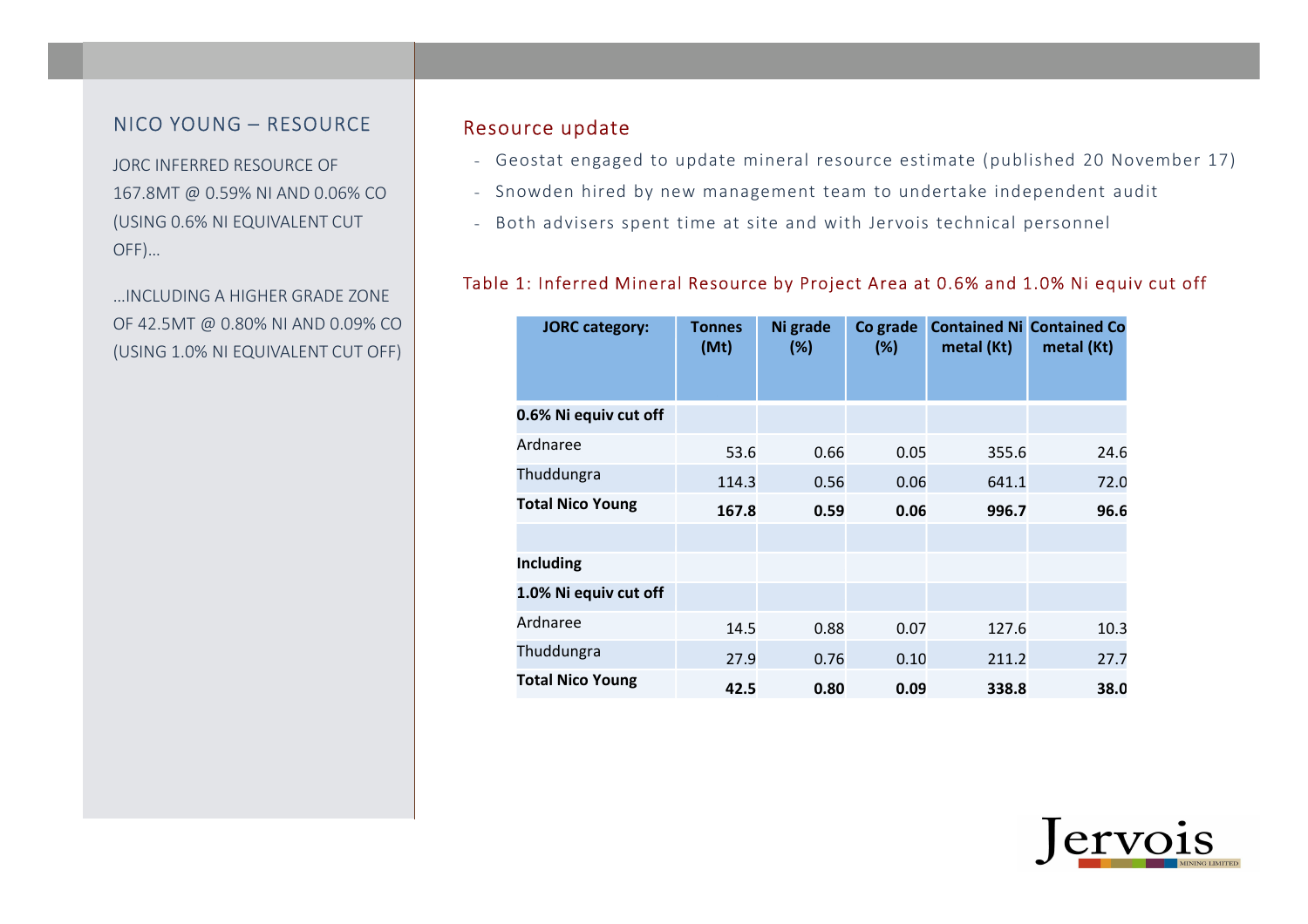### NICO YOUNG –

NICKEL AND COBALT GRADES ARE NOT CORRELATED – GEOLOGICAL MODEL WAS REBUILT BASED ON CO WIREFRAMES, NOT NICKEL…

…WITHIN THIS MINERAL RESOURCE, FOCUSING ON COBALT PROVIDES A JORC INFERRED RESOURCE OF 99.1MT @ 0.58% NI AND 0.08% CO (USING A 0.05% CO CUT OFF)…

…INCLUDING 33.4MT @ 0.66% NI AND 0.12% CO (USING 0.08% CO CUT OFF)

#### Table 2: Inferred Nico Young Mineral Resource at various Co cut-off grades

| Co cut<br>off | <b>Tonnes</b><br>(Mt) |      | Ni grade (%) Co grade (%) | <b>Contained Ni</b><br>metal (Kt) | <b>Contained Co</b><br>metal (Kt) |
|---------------|-----------------------|------|---------------------------|-----------------------------------|-----------------------------------|
| 0.03          | 141.8                 | 0.55 | 0.07                      | 778.9                             | 97.3                              |
| 0.05          | 99.1                  | 0.58 | 0.08                      | 576.7                             | 78.3                              |
| 0.08          | 33.4                  | 0.66 | 0.12                      | 218.8                             | 38.4                              |
| 0.10          | 19.0                  | 0.68 | 0.13                      | 130.1                             | 25.6                              |
| 0.12          | 10.6                  | 0.72 | 0.16                      | 76.1                              | 16.5                              |
| 0.15          | 4.3                   | 0.73 | 0.19                      | 30.8                              | 8.1                               |
| 0.20          | 0.9                   | 0.78 | 0.28                      | 6.7                               | 2.3                               |

### Table 3: Inferred Mineral Resource by Project Area at 0.05% and 0.08% Co cut off

| <b>JORC</b> category:   | <b>Tonnes</b><br>(Mt) | Ni grade<br>(%) | Co grade<br>(%) | metal (Kt) | <b>Contained Ni Contained Co</b><br>metal (Kt) |
|-------------------------|-----------------------|-----------------|-----------------|------------|------------------------------------------------|
| 0.05% Co cut off        |                       |                 |                 |            |                                                |
| Ardnaree                | 21.9                  | 0.67            | 0.08            | 147.1      | 17.3                                           |
| Thuddungra              | 77.2                  | 0.56            | 0.08            | 431.4      | 61.0                                           |
| <b>Total Nico Young</b> | 99.1                  | 0.58            | 0.08            | 576.7      | 78.3                                           |
|                         |                       |                 |                 |            |                                                |
| Including               |                       |                 |                 |            |                                                |
| 0.08% Co cut off        |                       |                 |                 |            |                                                |
| Ardnaree                | 7.7                   | 0.72            | 0.11            | 55.1       | 8.6                                            |
| Thuddungra              | 25.7                  | 0.64            | 0.12            | 164.3      | 29.8                                           |
| <b>Total Nico Young</b> | 33.4                  | 0.66            | 0.12            | 218.8      | 38.4                                           |

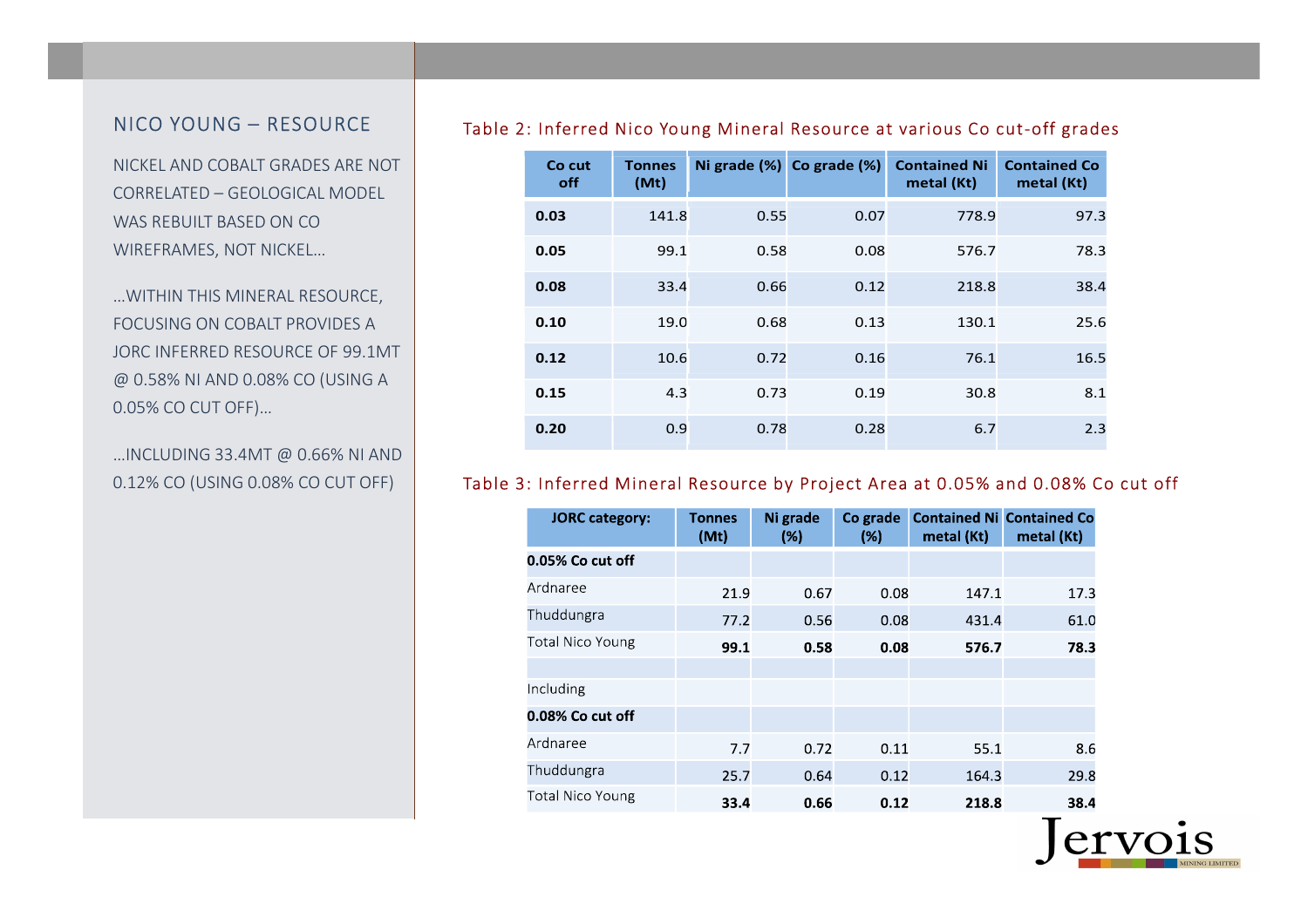### NICO YOUNG – PEER

### BENCHMARKING

RELATIVE TO THE SIZE AND QUALITY OF NICO YOUNG, IT IS MARKEDLY UNDERVALUED RELATIVE TO ITS HIGHER PROFILE ASX PEERS



### Graph 1: Benchmarking of ASX Listed Cobalt Companies – Market Cap and Resources

- Bubble size = fully diluted A\$ market capitalisation at Tuesday 21 November close
- -Blue bubbles = sulphide / yellow bubbles = laterites
- Source: Company Reports and ASX press announcements
- Co equivalent calculated on basis of long term prices of US\$6.00/lb Ni, US\$3.00/lbCu, US\$1.20/lb Zn, US\$0.90/lb Pb, US\$20/oz Ag

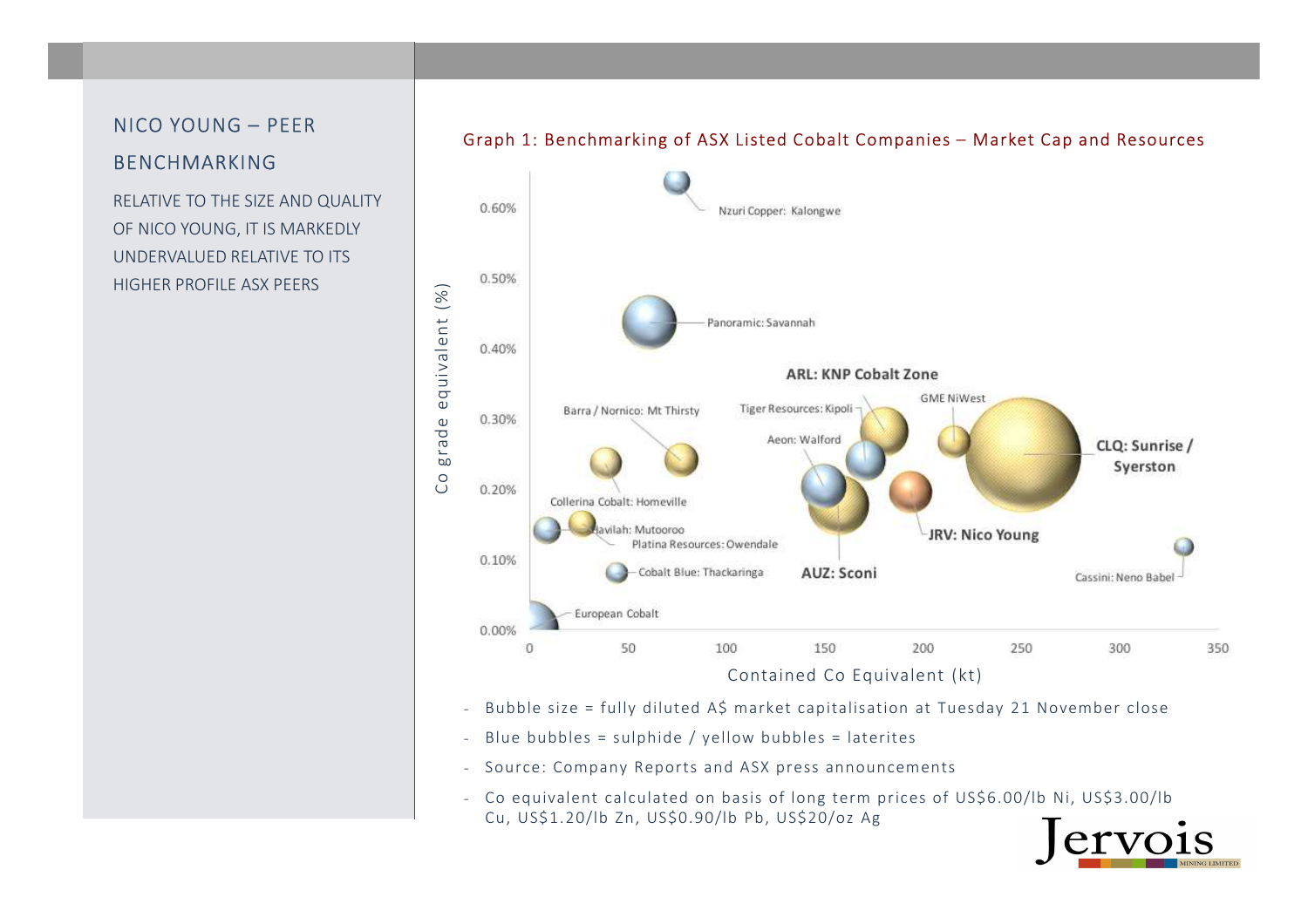### NICO YOUNG – PEER BENCHMARKING

ECONOMICS OF NICKEL-COBALT LATERITES DRIVEN BY RESOURCE GRADES AND METALLURGICAL PERFORMANCE OF BOTH COMMODITIES..

..KEY IS COBALT (OR NICKEL) EQUIVALENT…

…AVOID FOCUS ON MISLEADING RATIOS – HIGH CO-NI RATIO OFTEN CAUSED BY LOW NICKEL GRADES –THIS IS NEGATIVE NOT POSITIVE

|                                        | <i>ervois</i>        | Powering innovation                | <b>AUS</b><br>LIMI           |                           |            |                            |
|----------------------------------------|----------------------|------------------------------------|------------------------------|---------------------------|------------|----------------------------|
| Project                                | <b>Nico</b><br>Young | Sunrise /<br>Syerston              | Sconi                        | Flemington                | <b>KNP</b> | <b>KNP</b> cobalt<br>zone  |
| Ownership                              | 100%                 | 100%                               |                              | 100% earn in 100% earn in | 100%       | 100%                       |
| Private royalties                      | None                 | 2.5% gross<br>revenue<br>(Ivanhoe) | None                         | 1.5% NSR<br>(JRV)         | Unknown    | Unknown                    |
| <b>Commodities</b>                     | Ni, Co, Sc           | Ni, Co, Sc                         | Ni, Co, Sc                   | Ni, Co, Sc                | Ni, Co, Sc | Ni, Co, Sc                 |
| Mineral Resource <sup>(1)</sup>        | 99Mt                 | <b>101Mt</b>                       | 89Mt <sup>(2)</sup>          | 3Mt                       | 773Mt      | 64Mt                       |
| Cut off used                           | 0.05% Co             | 0.06% Co                           | $0.7\%$ Ni eq <sup>(2)</sup> | 0.03% Co                  | 0.5% Ni    | $0.08\%$ Co $/$<br>0.5% Ni |
| Ni grade (%)                           | 0.58                 | 0.59                               | 0.58                         | 0.24                      | 0.71       | 0.77                       |
| Co grade (%)                           | 0.08                 | 0.13                               | 0.06                         | 0.10                      | 0.05       | 0.13                       |
| Contained Ni (kt)                      | 577                  | 593                                | 514                          | $\overline{7}$            | 5,458      | 495                        |
| Contained Co (kt)                      | 78                   | 132                                | 54                           | 3                         | 405        | 81                         |
| Contained Co equiv (kt) <sup>(3)</sup> | 193                  | 251                                | 157                          | 4                         | 1,497      | 180                        |
| Co equiv grade $(\%)^{(3)}$            | 0.20                 | 0.25                               | 0.18                         | 0.15                      | 0.19       | 0.28                       |
| Market cap $(A$M)$ <sup>(4)</sup>      | 100                  | 858                                | 261                          |                           |            | 131                        |

- Source: Company Reports and ASX press announcements

- <sup>(1)</sup> For consistency scandium ignored across all projects – economics unclear

- (2) Basis 0.7% Ni equiv cut off: Nico Young on same basis: 124Mt @ 0.64% Ni, 0.07% Co

- <sup>(3)</sup> Basis long term price assumption of US\$6/lb Ni and US\$30/lb Co

- (4) Closing share prices as per Tuesday 21 November 2017

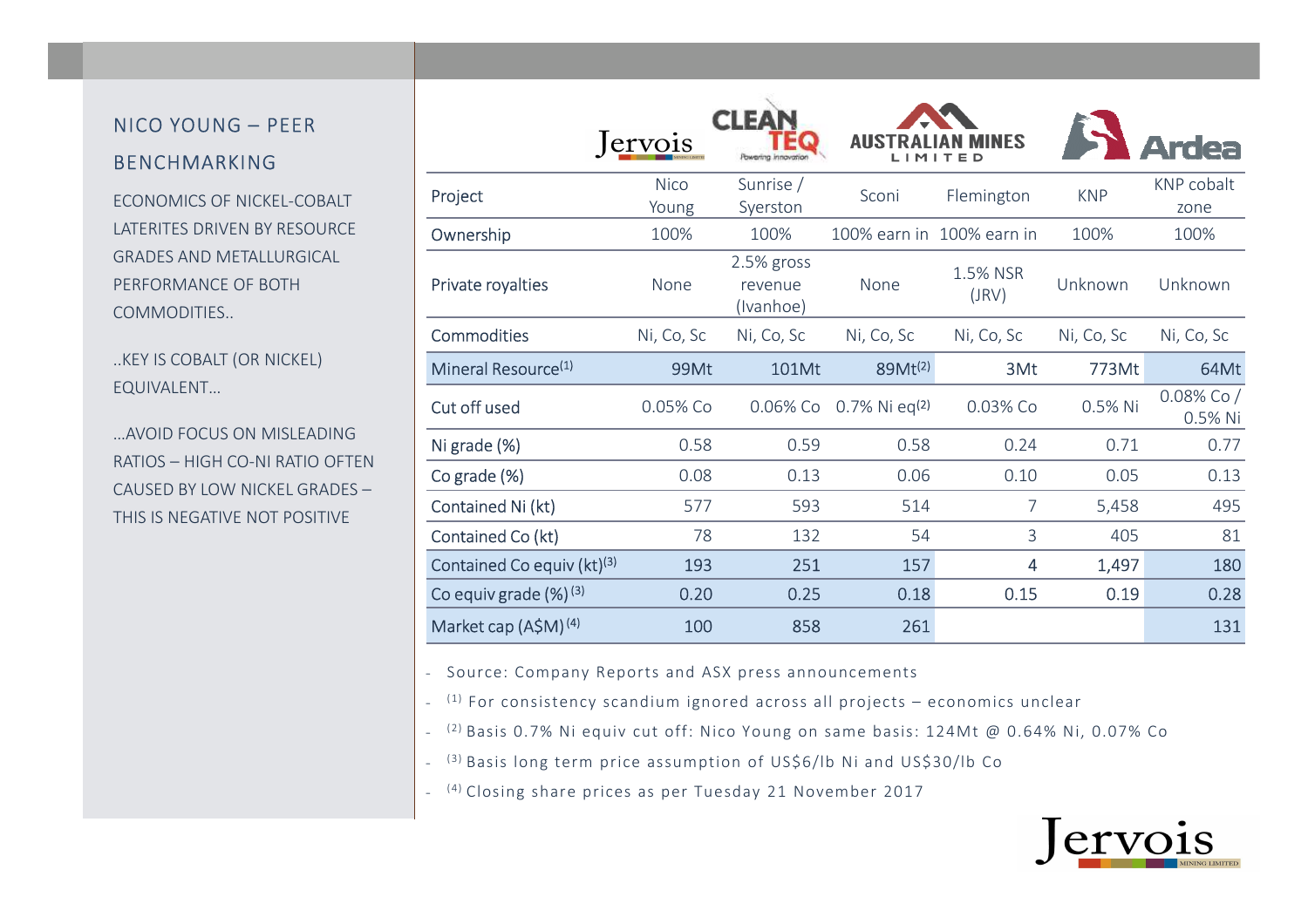### NICO YOUNG –NICO YOUNG – The Reap Leaching<br>PROCESSING Thitial key for

AMENABILITY OF NI-CO MINERALISATION TO PHYSICAL BENEFICIATION HAS BEEN STUDIED INVOLVING CRUSHING, WET SCREENING, SIZING, HEAVY LIQUID AND MAGNETIC SEPARATION…

…HEAD GRADES CAN POTENTIALLY BE DOUBLED, BUT AT EXPENSE OF FEED REJECTION…

…TESTWORK HAS SHOWN THAT HPAL WILL EXTRACT MOST NI-CO, CONSUME LESS ACID AND LEAVE IRON LARGELY IN SOLID RESIDUE…

DIRECT ACID AND HEAP LEACH ARE PROMISING, HOWEVER WILL OBVIOUSLY CONSUME MORE ACID, HAVE LOWER RECOVERIES AND CO-RECOVER MORE IRON THAN HPAL

- Initial key focus for new management much lower technical / capital hurdles
- Investigation to assess ability to produce mixed hydroxide, mixed sulphide, separate nickel and cobalt hydroxides as well as refined products such as nickel and cobalt sulphates, suitable for direct sale to battery manufacturers
- Management benefits from close understanding of differential capital and technical risk profiles – extensive practical experience of construction, commissioning and ramp up of nickel-cobalt hydrometallurgical flowsheets
- Metallurgy (iron content) considered manageable, and this part of rural New South Wales has favourable climatic conditions for the operation of heaps and management of water balances
- Jervois has undertaken testing on the hydrological and geotechnical properties of cobalt-nickel ore heaps: including bottle rolls, column and bulk common tests
- Initial recoveries estimated in the 75-80% level lower than HPAL but less capital and technical risk
- Jervois team was directly involved in construction and operation of trial heap leach pads at Murrin Murrin nickel-cobalt operation in Western Australia, owned by Glencore

### By-products

- Low levels of scandium ca 50ppm to be investigated
- Historical samples untested for PGM's retesting to occur

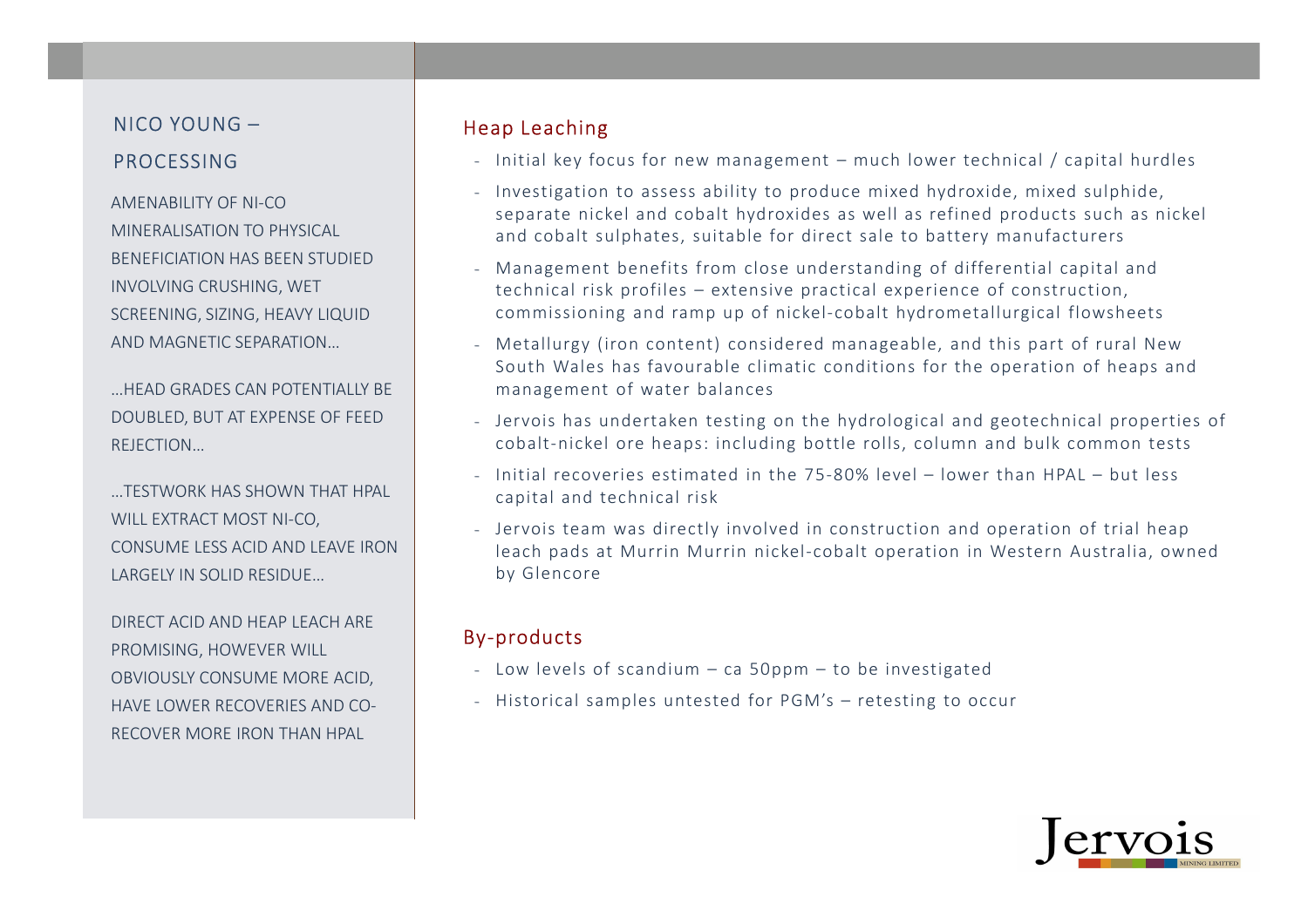### NICO YOUNG – WORK PLAN

SUBSEQUENT INFILL DRILLING PROGRAMME TO FOCUS ON UPGRADING RESOURCE TO INDICATED STATUS UNDER JORC…

…AND DELINEATING SHALLOW, HIGHER GRADE COBALT ZONES THAT MAY BE AMENABLE TO EARLY MINING…

…CURRENT COBALT RESOURCES THAT ARE OPEN TO THE EAST WILL ALSO BE TESTED

### Field Activity

- Baseline environmental activities to be initiated
- Discussions underway with landholders to facilitate 2018 field programme
- Infill drilling to define extents and grade of nickel and cobalt mineralisation to assess development potential and scale of high grade Co resource
- Twinning of airholes and further diamond density drilling to support met testwork

### Study plans

- Scoping study on heap leach to be initiated leading advisers invited to tender
- Continued work on ore categorisation and beneficiation routes

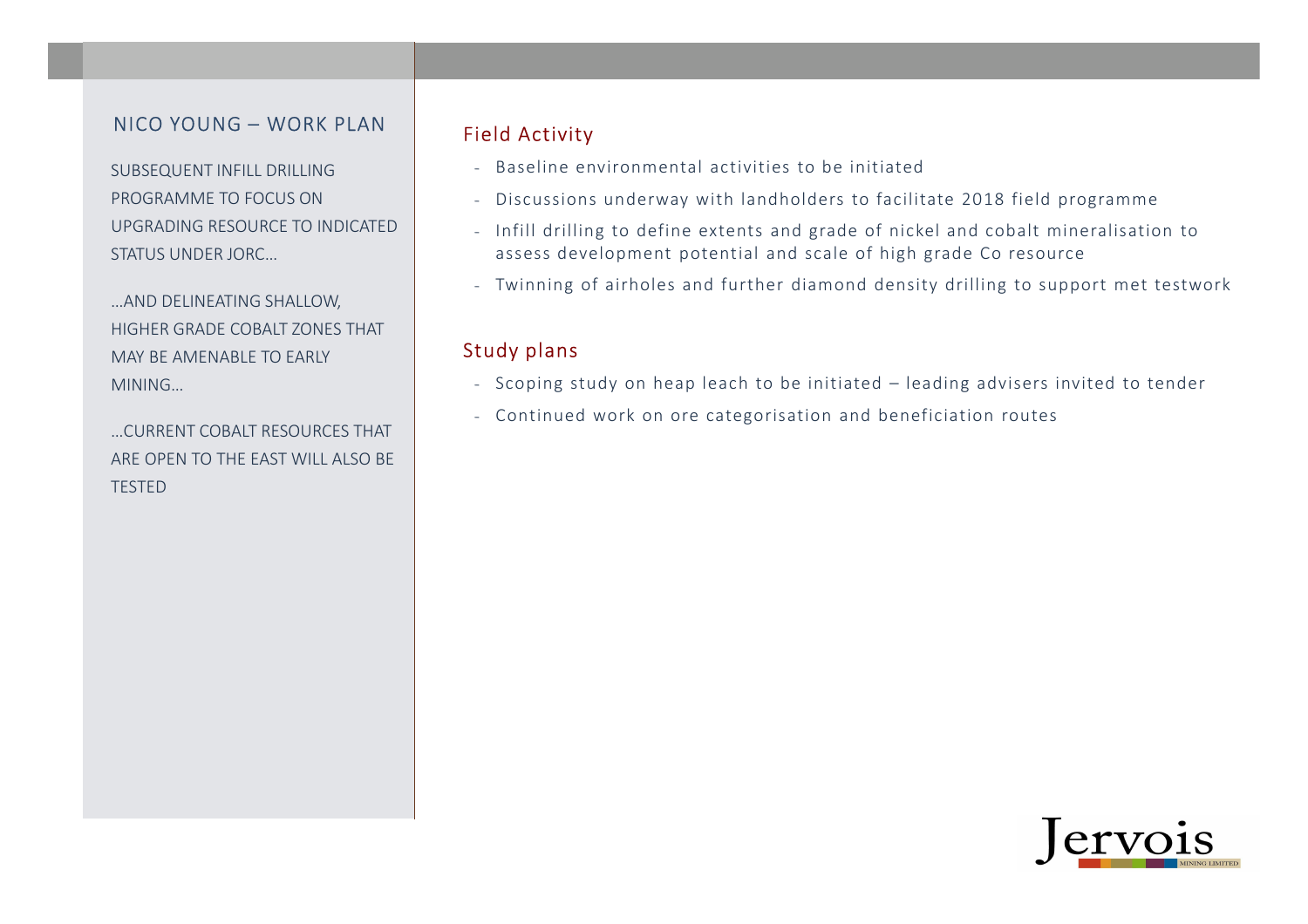#### INVESTMENTS

### Explaurum

- Jervois holds 11.4M shares (market value A\$1.1 million)
- Tampia Gold project is a shallow high grade deposit in the wheat belt of Western Australia, 250km east of Perth
- Latest mineral resource 11.3Mt @ 1.91 g /t Au (0.7Moz)
- Scoping study completed indicates potential for a low cost, high margin and relatively low technical risk development
- DFS due in first quarter of 2018, with planned production from mid 2019

### Elementos

- Jervois holds 100M shares (market value A\$1.1 million)
- Strong management team headed by major shareholder and Chairman, Andy Grieg, who ran global mining unit of Bechtel for over 20 years
- Company is a focused tin exploration and development company, owning 100% of the Cleveland Tin Project in Tasmania
- Funded to confirm the geological model and process flow sheet to facilitate a reopening
- Operation scheduled to recommence in 2019 with a combination of open cut mining and tailings retreatment to produce tin and copper concentrates

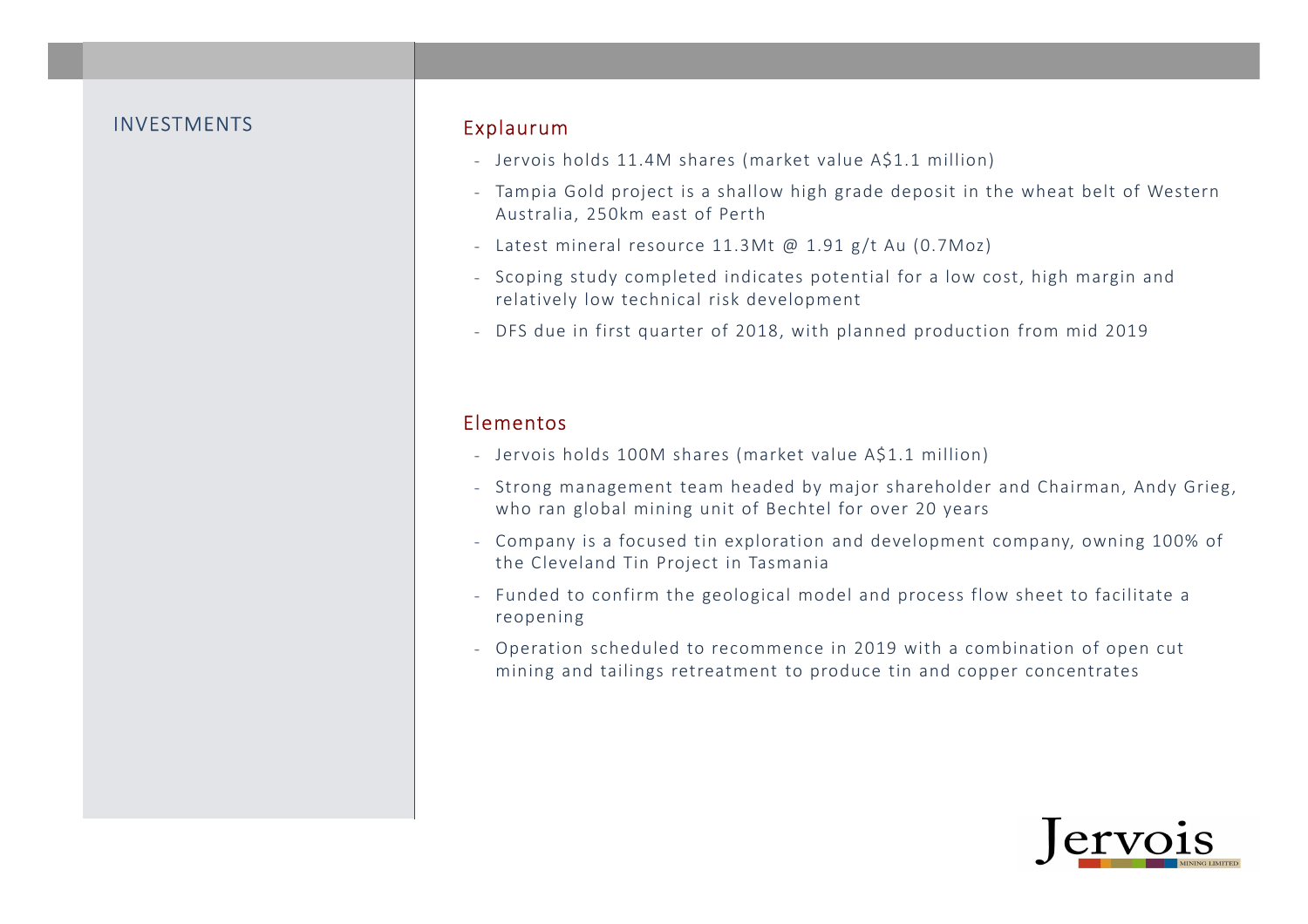### ROYALTIES

JERVOIS HAS ACCUMULATED A PORTFOLIO OF ROYALTIES THAT ARE NOW NON CORE...

| Project                      | <b>Operator</b>           | <b>Royalty</b>                                                                                     | Project<br>status | <b>Reserve/Resource</b>                                                                                                     | Life of mine                                                  |
|------------------------------|---------------------------|----------------------------------------------------------------------------------------------------|-------------------|-----------------------------------------------------------------------------------------------------------------------------|---------------------------------------------------------------|
|                              | Goldfields                | Bullabulling Zijin / Norton \$30/oz for first<br>400,000oz sold by<br>buyers<br>\$20/oz thereafter | <b>DFS</b>        | 114Mt @ 1.02 $g/t$ Au = Initial mine life<br>3.8Moz of which 84% is of 13 years<br>covered by JRV royalty                   |                                                               |
| Nyngan                       | Scandium<br>International | 1.7% gross royalty                                                                                 | <b>DFS</b>        | Measured: 5.7Mt @<br>256ppm Sc/t<br>Indicated: 11.2Mt @<br>225ppm Sc/t                                                      | Royalty has<br>tenor of 12<br>years, mine life<br>$20+$ years |
| <b>Forest Reefs Newcrest</b> |                           | 1.5% NSR                                                                                           | Exploration       | N/A                                                                                                                         | Life of mine                                                  |
| Flemington Australian        | <b>Mines</b>              | 1.5% gross royalty                                                                                 | 2018              | PFS due May Measured: 2.675Mt @ 75+ years<br>435ppm Sc<br>Indicated: 0.468Mt @<br>426ppm Sc<br>Total: 3.143Mt@<br>434ppm Sc |                                                               |
| Mt Moss                      | (Qld) Pty Ltd             | Curtain Bros 1.5% NSR on any<br>magnetite, base metal maintenance 11Mt @ 44.5% Fe,<br>or silver    | Care and          | Dec-12 reported as<br>comprising 1.6Mt @<br>42.1% Fe in oxide<br>(hematite) and 9.4Mt<br>@ 45.0% Fe<br>(magnetite)          | 20 years                                                      |

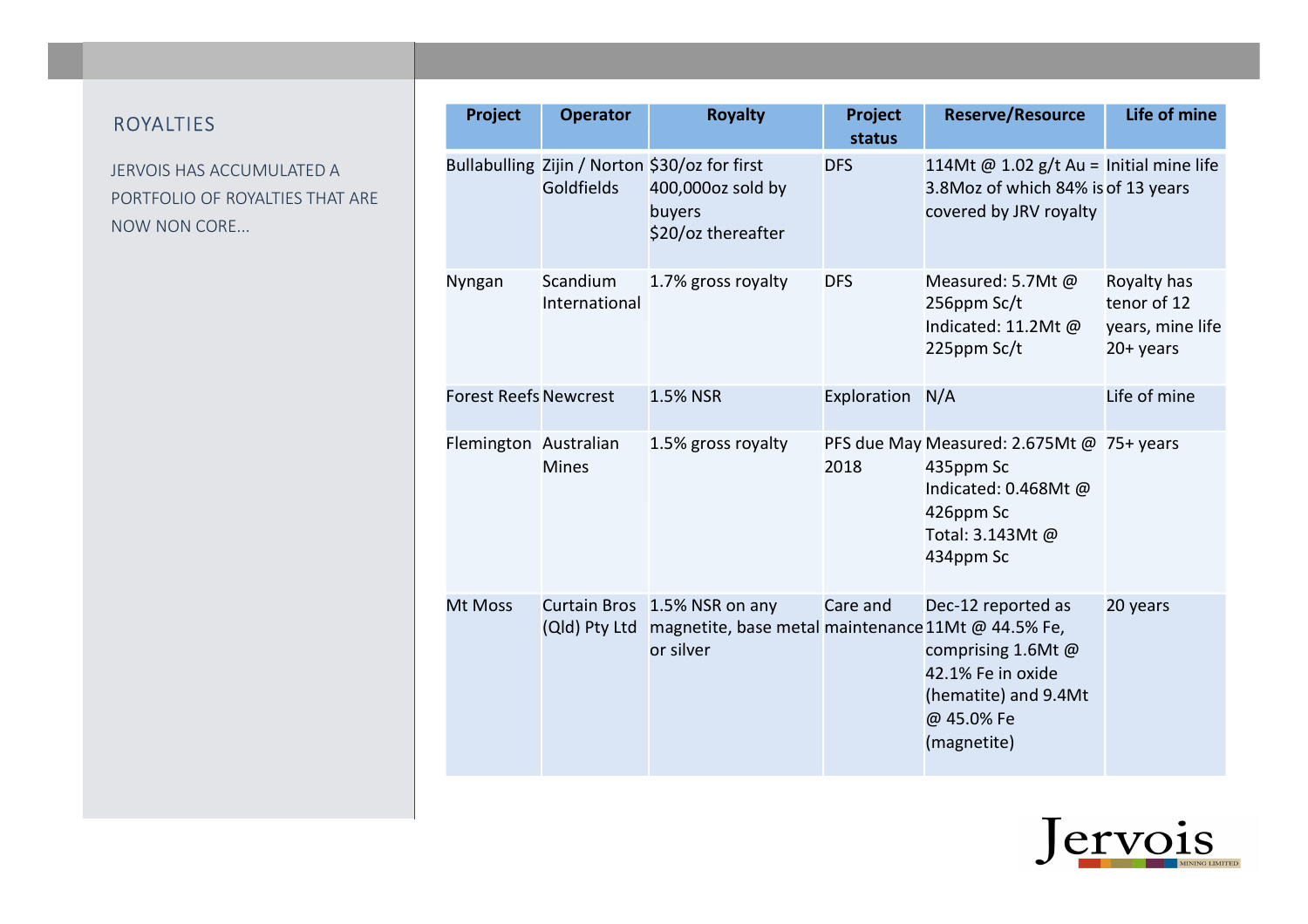### John Byrne (Non Executive Chairman)

- John Byrne has over 30 years' experience in the natural resources industry as an investor and resource business developer and has been since July 2009 the Chairman of Kalina Power Limited and a non-executive director of Jervois Mining Limited since 2016.
- During the past 40 years Mr Byrne has founded and built a number of companies from the ground up, including from development through to production. In this period he has been instrumental as either CEO or Executive Chairman in overseeing the building of six coal mines (in Canada, the US and the UK) along with three wash plants, totaling in excess of \$500 million of expenditure. From March 2001 to May 2010, Mr Byrne was Chairman of Western Coal Corporation, a global coal producer.
- Mr Byrne formed Cambrian Mining PLC in 2002 with assets of GBP1.4 million and was CEO until it was acquired in 2008 for GBP148 million. During this time he was the founding Chairman of Mandalay Resources Corporation which developed and operated the Costerfield Gold and Antimony Mine in Victoria.
- He has been an Executive Director of numerous gold mining companies in South Africa, Canada and Australia.
- Since retiring from Western Coal Corporation, Mr Byrne is now concentrated on identifying projects in and solutions to a number of sustainability issues that exist in the world today.

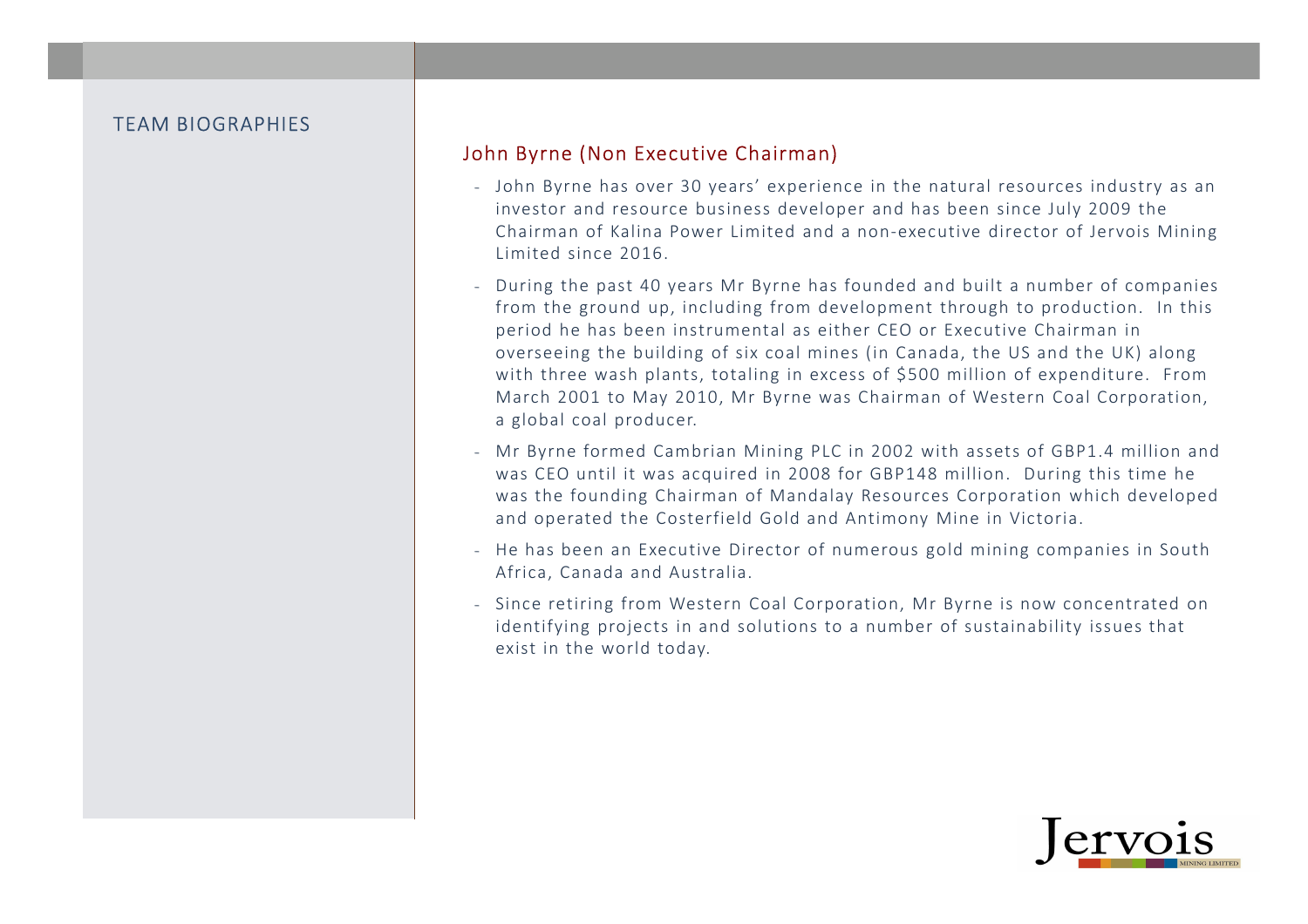### Bryce Crocker (Chief Executive Officer)

- Seasoned mining and natural resources executive with significant experience in nickel
- Past nickel roles at Xstrata plc include VP and Head Strategy, Marketing and Research, GM and Head Business Development. Director on Xstrata Nickel Board, Xstrata nominee Director to Nickel Institute Board (global body representing the industry) and Xstrata nominee to Kabanga Shareholder Advisory Committee
- Joined Xstrata shortly after IPO in mid 2002, based in London business development roles until 2006, transitioned across to Canada following the acquisition of Falconbridge and establishment of Xstrata Nickel headquarters in Toronto
- Previously banker with ANZ Investment Bank, corporate finance and relationship management roles
- Since the sale of Xstrata to Glencore in 2013, based in Brazil focused primarily on domestic natural resource investments. Also founder and principal of Metis Group Ltd, private advisor to client base outside Brazil encompassing investment banks, hedge funds and private equity
- LLB (Honours) and BSc from the University of Melbourne, Post Graduate Diploma in Applied Finance and Investment from the Australian Securities Institute

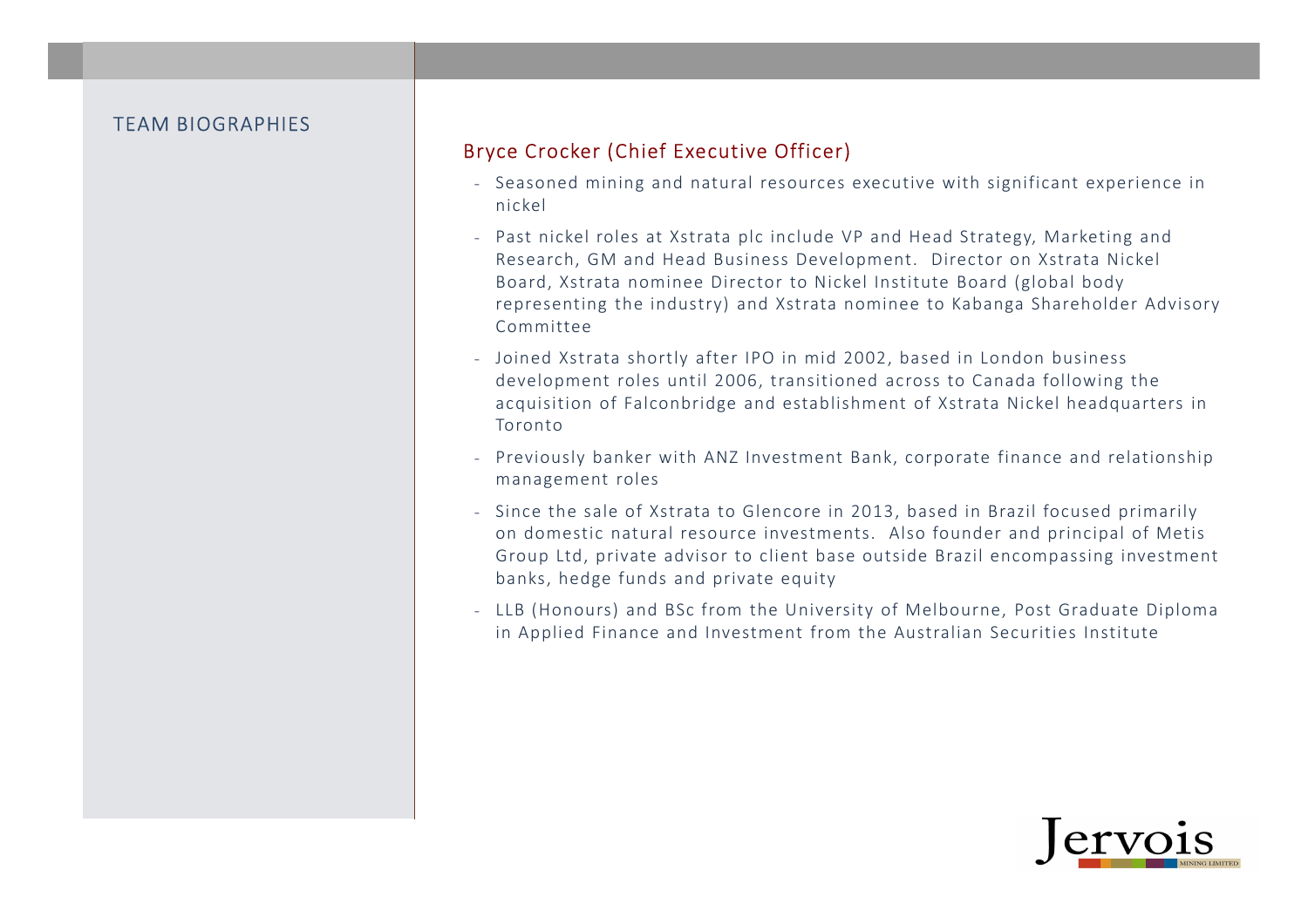### Brian Kennedy (Non Executive Director)

- More than 35 years experience in construction and mining sectors with clients across coal, iron ore, nickel, gold and fertilisers, both in Australia and international. During this period Mr Kennedy managed large scale mining operations such Kambalda and Mt Keith on behalf of WMC Resources, and Murrin Murrin for Glencore
- Extensive African and nickel/base metal experience across new project starts ups in both construction and transition to operations: Project Manager for Albidon at Munali nickel mine in Zambia, GM Dikulushi copper mine for Anvil Mining Ltd, Project Technical Manager for Vale Inco at Goro, Snr VP AngloGold Ashanti DRC, Director Kabali Gold Mines and Director Kabali SPRL DRC
- Founding shareholder and Director of Reliance Mining, before its takeover by Consolidated Minerals
- Founding shareholder and non exec Director of Silver Lake Resources

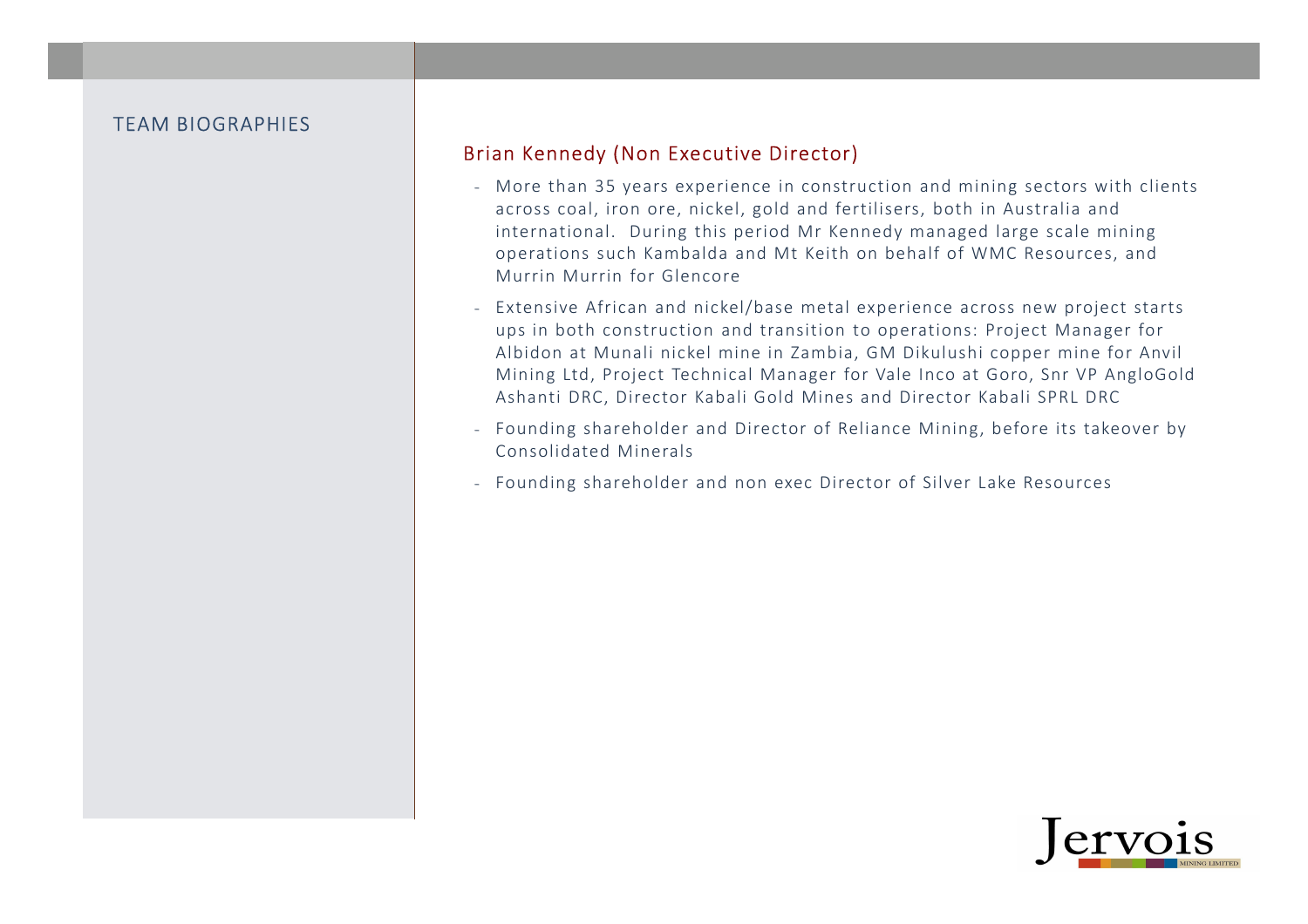### John Newton (Non Executive Director)

- John Newton is an accountant with 40 years' experience in international stockbroking, accounting, corporate finance and property development. He has been a director of a number of public companies including M.E.O. Australia Ltd, Rum Jungle Resources Ltd, Lysander Minerals, listed on TSX Ventures Exchange Canada, Xtract Energy PLC, listed on the Alternative Investment market of the London Stock Exchange. He has maintained a continued involvement in the Australian and International financial sector as investment advisor, consultant and financier.
- In 2005 Mr Newton developed, in conjunction with Coles Ltd, the first 'Green Supermarket' in Gisborne, a regional area of Melbourne, Australia. The raft of energy reducing measures in the design initiatives resulted in a 40 per cent reduction in energy use across the 3,700m2 supermarket. The development received the award for 'Sustainable Architecture' from the Royal Australian Institute of Architects. The project demonstrated the tremendous gains in energy efficiency provided a design platform for future sustainable property development.

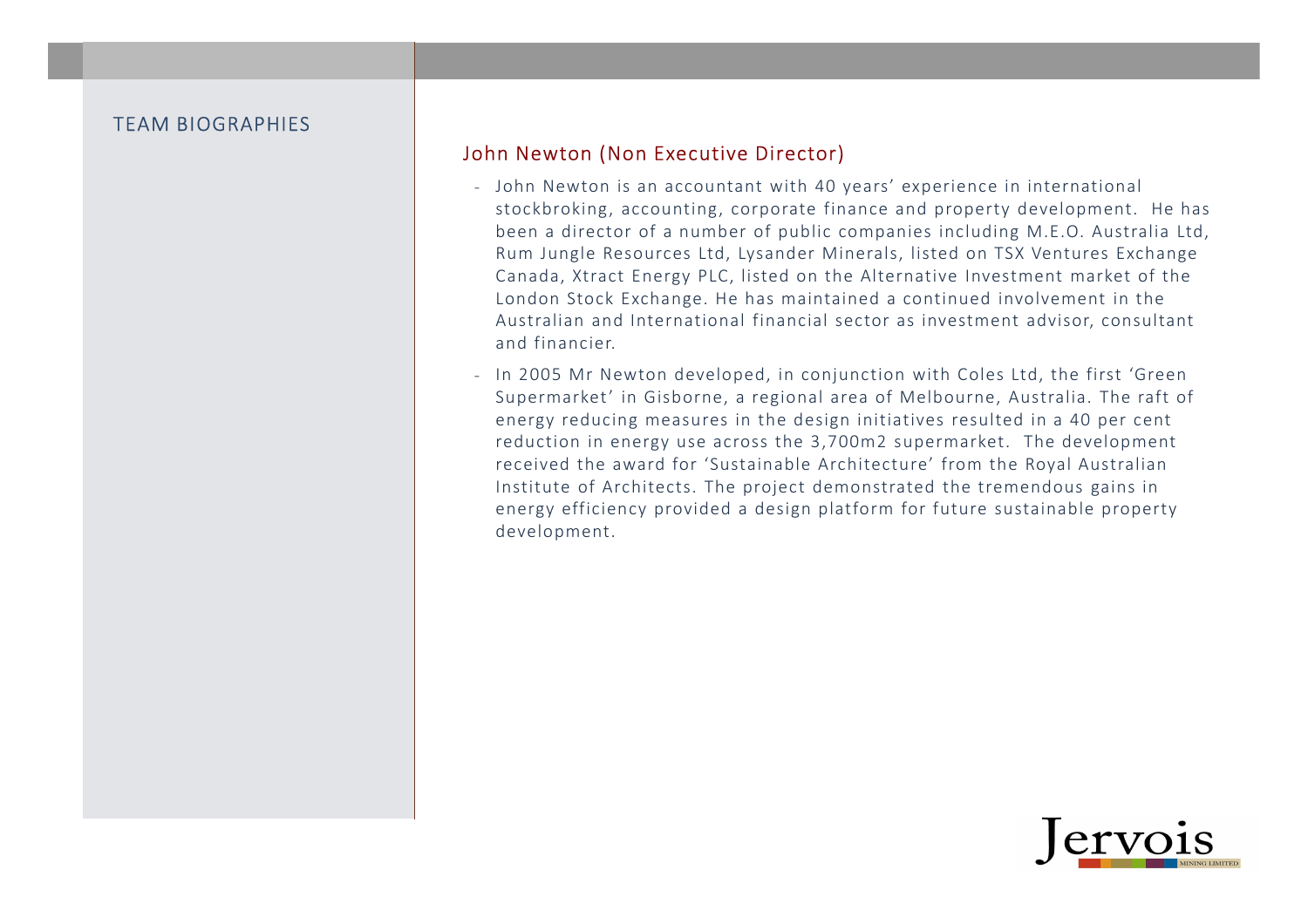### Michael Rodriguez (Non Executive Director)

- Currently COO of Poseiden; previous employers include GoldCorp, WMC Resources (Olympic Dam, Kwinana nickel refinery), Fort Saskatechewan, Moa Bay, Murrin Murrin, Gordes Nickel, Black Swan and Lake Johnston
- 30+ years of international experience in the design, construction, commissioning, operation and management of complex hydrometallurgical and pyro-metallurgical plants across Australia, Turkey, South Africa, Europe, North and South America
- Technical expertise in a wide range of mining, metallurgical processes and chemical plant operations ranging from wet and dry mineral processing, smelting operation and off-gas cleaning, a diverse range of hydrometallurgical and chemical plant processes, including crystallisation plants, chlorination and chloride leaching operations, gas plants, cryogeic air separation, hydrogen, hydrogen sulphide and sulphuric acid pants, power plants, SX-EW and electorefining, as well as experience in delivery and usage of chlorine and anhydrous ammonia
- Strong background in project construction, mechanical completion and site handover to operations
- Murrin Murrin: management responsibility for commissioning HPAL autoclave including POX leach autoclave, SX, hydrogen reduction, and responsibility for plant and equipment design; held positions as Operations Manager, Projects Manager, Technical Services Manger and Corporate Strategic Development Manager. Managed over 300 staff and contractors with annual budget in excess of AUD 150 million. Proven track record in safety and environmental management, Registered Manager under Western Australian mine safety legislation